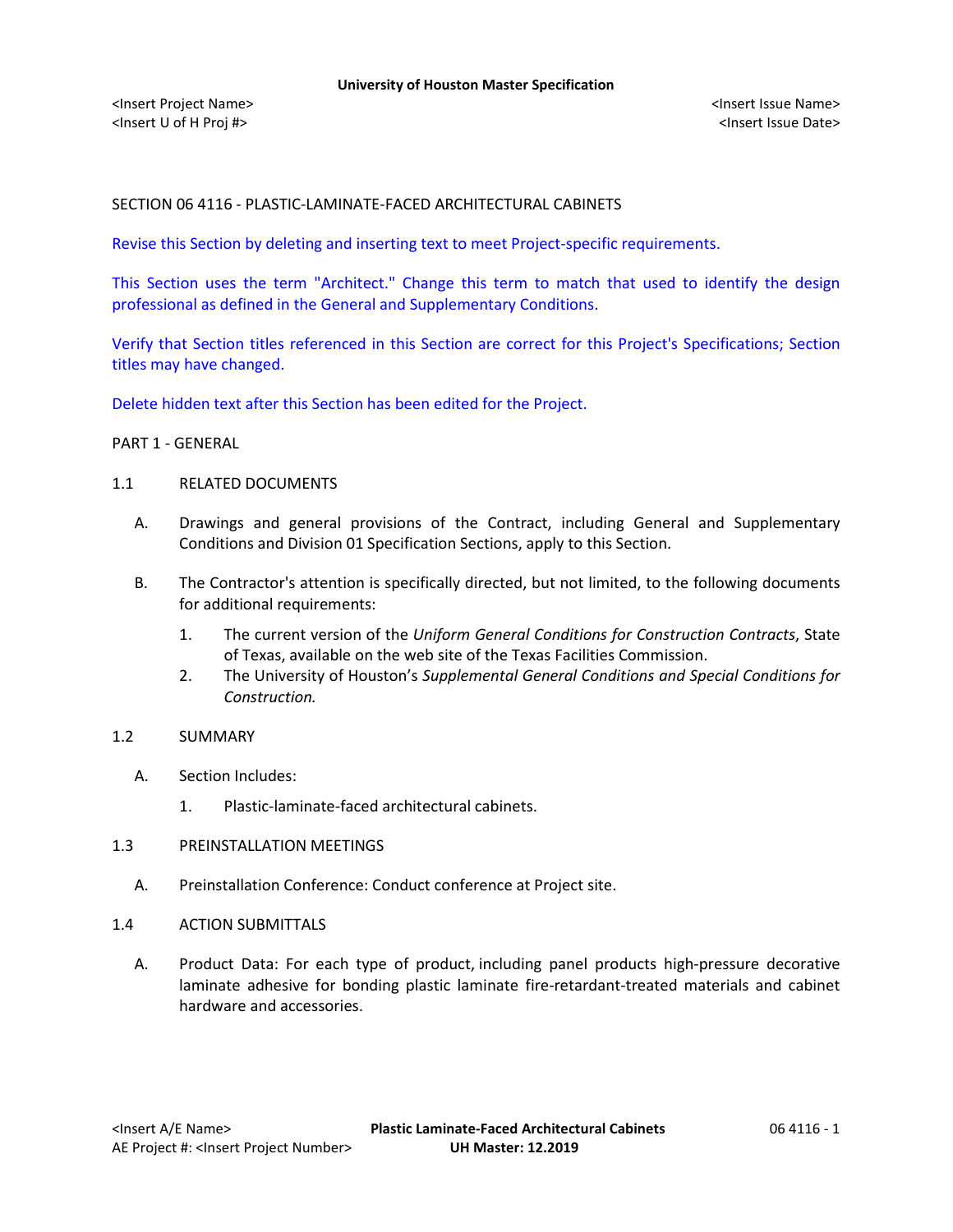1. Include data for fire-retardant treatment from chemical-treatment manufacturer and certification by treating plant that treated materials comply with requirements.

Retain paragraph and associated subparagraphs below if Project is to be LEED v4 certified.

- B. LEED Action Submittals (Projects authorized for LEED certification only):
	- 1. Building Product Disclosure and Optimization:
		- a. Leadership Extraction Practices
			- 1) Extended Producer Responsibility (EPR): Submit documentation indicating that manufacturers have a take back or recycling program for the product purchased.
			- 2) Wood Products: Certified by Forest Stewardship Council or USGBC approved equivalent.
				- a) [Chain-of-Custody Certificates:](http://www.arcomnet.com/sustainable_design.aspx?topic=146) For certified wood products. Include statement of costs.
				- b) [Chain-of-Custody Qualification Data:](http://www.arcomnet.com/sustainable_design.aspx?topic=148) For manufacturer and vendor.
			- 3) Provide details of biobased material per Sustainable Agriculture Network's Sustainable Agriculture Standard or USDA certified biobased product. Indicate cost, location of extraction, manufacture, and purchase of material.
			- 4) Recycled Content: For products having recycled content, indicate percentages by weight of post-consumer and pre-consumer recycled content.
				- a) Include statement indicating costs for each product having recycled content.
		- b. Sourcing of Raw Materials: For products that are required to comply with requirements for regional materials, indicating location of material manufacturer and point of extraction, harvest, or recovery for each raw material.
			- 1) Include statement indicating distance to Project, cost for each regional material and the fraction by weight that is considered regional.
			- 2) Product Certificates: For materials manufactured within 100 miles of Project, indicating location of material manufacturer and point of extraction, harvest, or recovery for each raw material. Include distance to Project and cost for each raw material.
	- 2. Indoor Environmental Quality, Low Emitting Materials: Building Products must be tested and compliant with the California Department of Public-Health (CDPH) Standard Method V1.1-2010, using the applicable exposure scenario.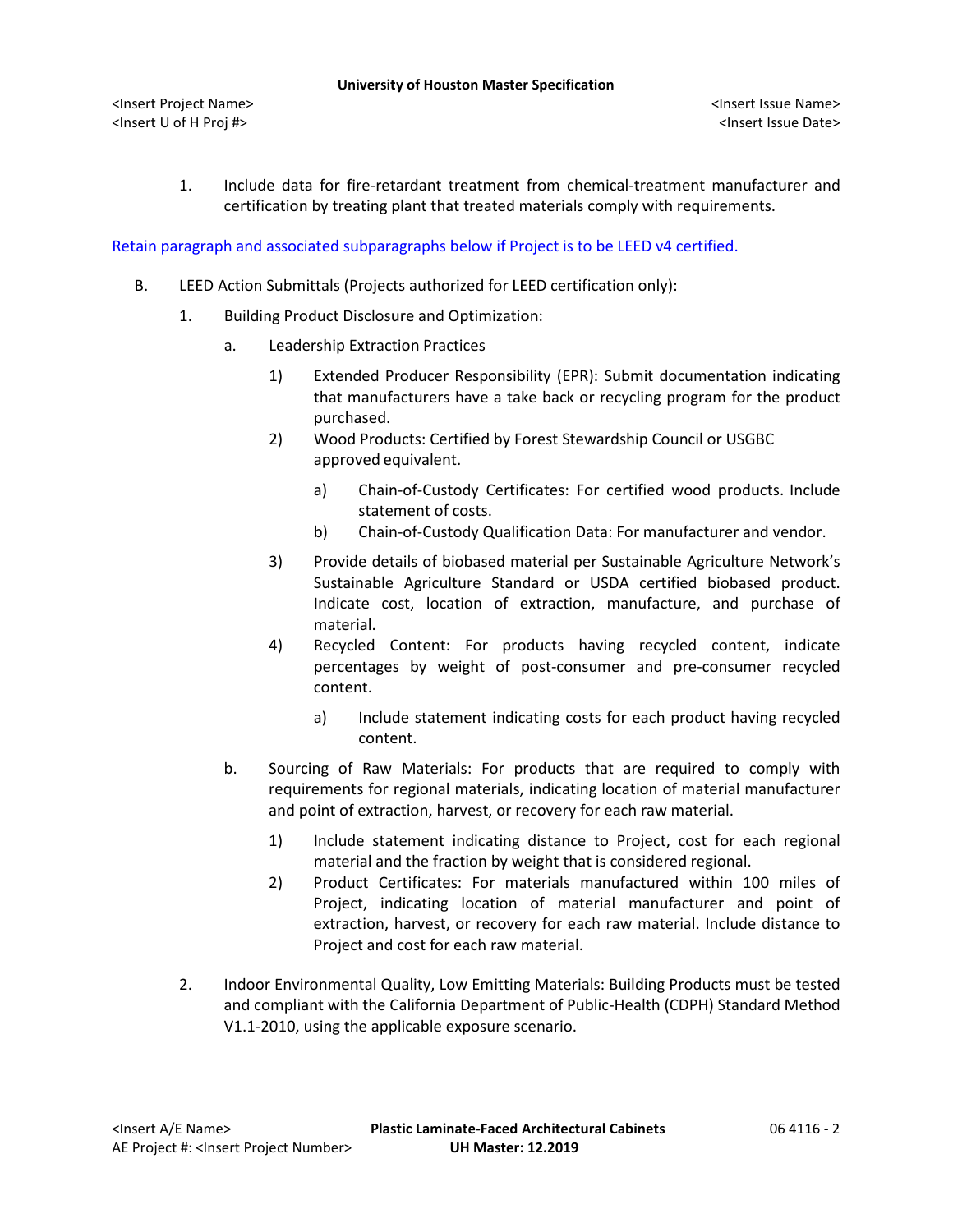<Insert Project Name> <Insert Issue Name> <Insert U of H Proj #> <Insert Issue Date>

- a. Paints, and Coatings: For wet applied on site products, include printed statement of VOC content, showing compliance with the applicable VOC limits of the California Air Resources Board (CARB) 2007, Suggested Control Measure (SCM) for Architectural Coatings, or the South Coast Air Quality Management District (SCAQMD) Rule 1113, effective June 3,-2011.
- b. Adhesives and Sealants: For wet applied on site products, submit printed statement showing compliance with the applicable chemical content requirements of SCAQMD Rule 1168, effective July 1, 2005 and rule amendment date of January 7, 2005.
	- 1) Product Data: For installation adhesives, indicating VOC content.
- c. Alternative tests for VOC above include ASTM D2369-10; ISO 11890 part 1; ASTM D6886-03; or ISO 11890-2.
- d. Methylene Chloride and perchloroethylene may not be added to paints, coating, adhesive or sealants.
- e. Composite Wood: Submit documentation showing that wood used in the project has low formaldehyde emissions that meet the California Air Resources Board ATCM for formaldehyde requirements for ultra-low emitting formaldehyde (ULEF) resins or no added formaldehyde resins.
- f. Provide General Emissions Evaluation certificates for adhesives, sealants showing compliance with California Department of Public Health v1.1 emissions testing or equivalent.
- 3. Laboratory Test Reports: For installation adhesives indicating compliance with requirements for low-emitting materials.
- C. Shop Drawings: Show location of each item, dimensioned plans and elevations, large-scale details, attachment devices, and other components.
	- 1. Show details full size.
	- 2. Show locations and sizes of furring, blocking, and hanging strips, including concealed blocking and reinforcement specified in other Sections.
	- 3. Show locations and sizes of cutouts and holes for electrical switches and outlets and other items installed in architectural plastic-laminate cabinets.

Retain subparagraph below if AWI Quality Certification Program is required for Project.

- 4. Apply AWI Quality Certification Program label to Shop Drawings.
- D. Samples for Initial Selection:
	- 1. Plastic laminates.
	- 2. PVC edge material.
- E. Samples for Verification: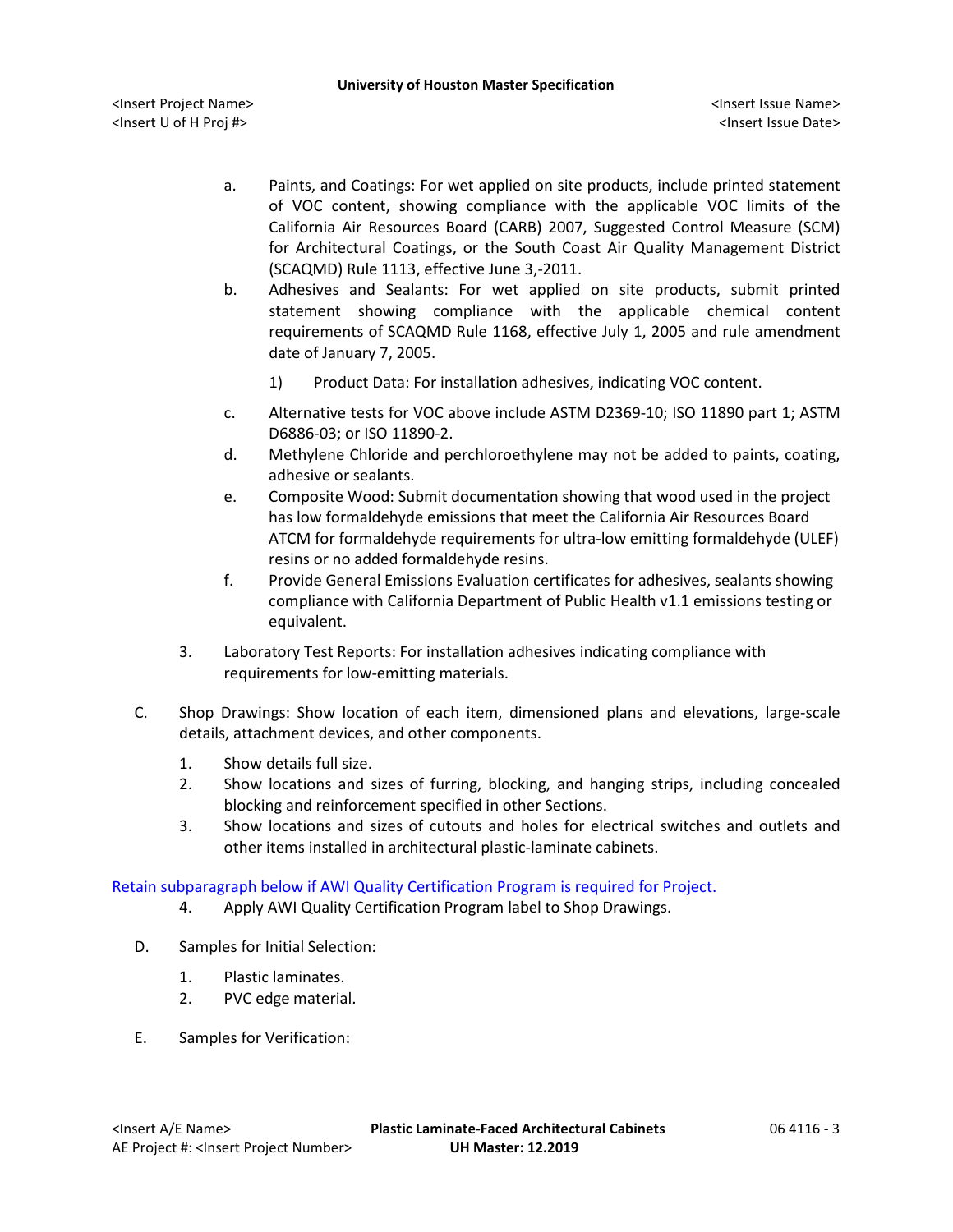- 1. Plastic laminates, 12 by 12 inches (300 by 300 mm), for each type, color, pattern, and surface finish, with one sample applied to core material and specified edge material applied to one edge.
- 2. Wood-grain plastic laminates, 24 by 24 inches (600 by 600 mm), for each type, pattern and surface finish, with one sample applied to core material and specified edge material applied to one edge.
- 3. Corner pieces as follows:
	- a. Cabinet-front frame joints between stiles and rails, as well as exposed end pieces, 18 inches (450 mm) high by 18 inches (450 mm) wide by 6 inches (150 mm) deep.
	- b. Miter joints for standing trim.
- 1.5 INFORMATIONAL SUBMITTALS
	- A. Qualification Data: For fabricator.
	- B. Product Certificates: For each type of product.

Retain paragraph below if AWI Quality Certification Program is required for Project.

- C. Woodwork Quality Standard Compliance Certificates: AWI Quality Certification Program certificates.
- D. Evaluation Reports: For fire-retardant-treated materials, from ICC-ES.

Retain paragraph and associated subparagraphs below if Project is to be LEED v4 certified.

- E. LEED Informational Submittals:
	- 1. Building Product Disclosure and Optimization Sourcing of Raw Materials:
		- a. Raw Material Sources and Extraction Reporting: Submit Raw materials supplier corporate Sustainability Reports (CSRs); documenting responsible extraction; including extraction locations, long term ecologically responsible land use, commitment to reducing environmental harms from extraction and manufacturing processes, and a commitment to meeting applicable standards or programs that address responsible sourcing criteria
			- 1) Submit manufacturers' self-declared reports
			- 2) Submit third party verified corporate sustainability reports (CSR) using one of the following frameworks"
				- a) Global Reporting Initiative (GRI) Sustainability Report
				- b) Organization for Economic Co-operation and Development (OECD)
				- c) Guidelines for Multinational Enterprises
				- d) UN Global Compact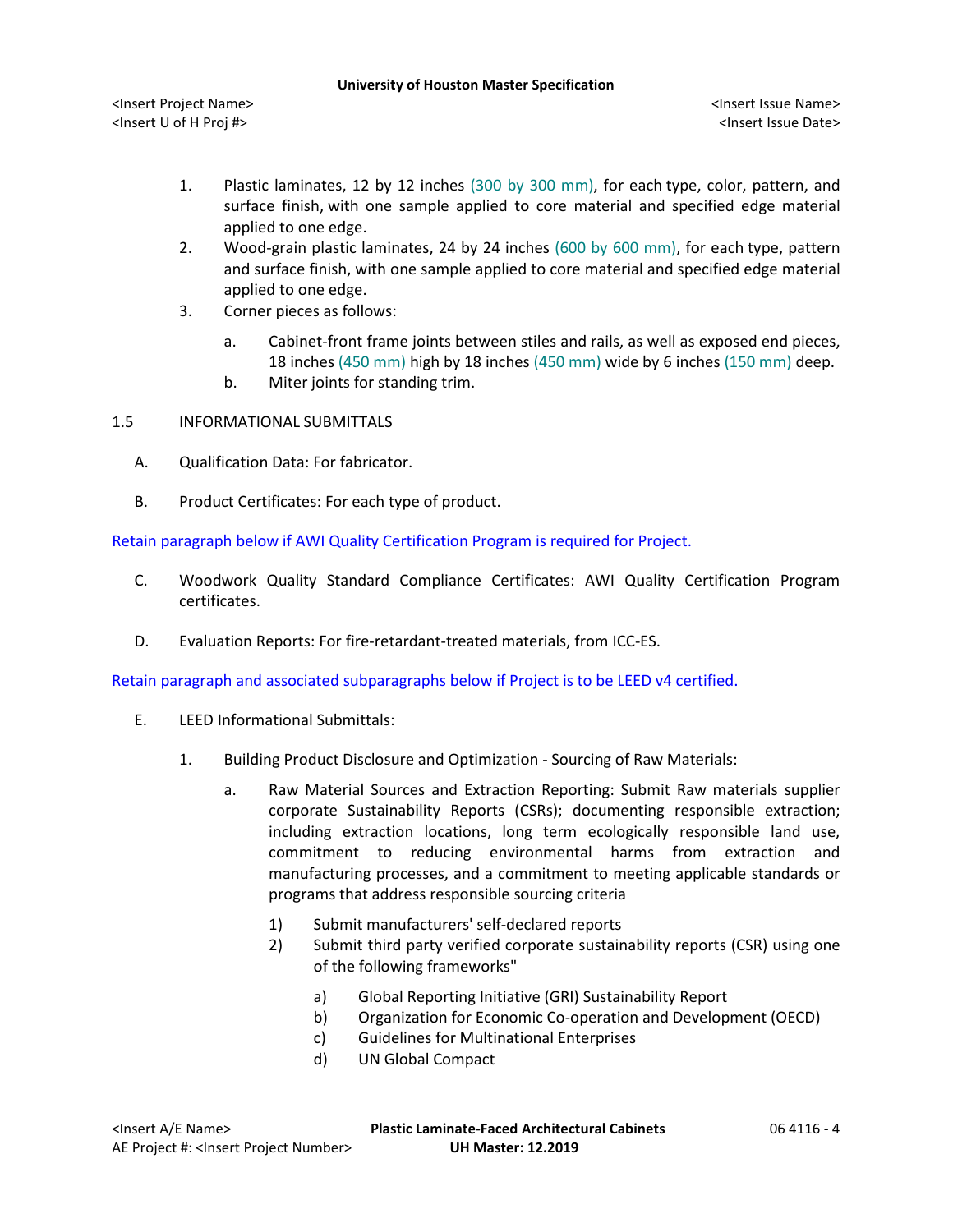#### **University of Houston Master Specification**

<Insert Project Name> <Insert Issue Name> <Insert U of H Proj #> <Insert Issue Date>

- e) ISO 26000
- f) USGBC approved program.
- 2. Building Product Disclosure and Optimization Material Ingredients
	- a. Material Ingredient Optimization: Submit manufacturer's Environmental Product Declaration (EPD) or at least one of the following:
		- 1) GreenScreen V1.2 Benchmark: Third party report prepared by a licensed GreenScreen List Translator, or a full GreenScreen Assessment.
		- 2) Cradle to Cradle: Manufacturer's published literature for the product bearing the Cradle to Cradle logo.
		- 3) International Alternative Compliance Path REACH Optimization
		- 4) Declare: Manufacturer's completed Product Declaration Form
		- 5) Other programs approved by USGBC
	- b. Product Manufacturer Supply Chain Optimization: Submit documentation from manufacturers for products that go beyond material ingredient optimization as follows:
		- 1) Are sourced from product manufacturers who engage in validated and robust safety, health, hazard, and risk programs which at a minimum document at least 99 percent (by weight) of the ingredients used to make the building product or building material, and
		- 2) Are sourced from product manufacturers with independent third party verification of their supply chain that at a minimum verifies:
			- a) Processes are in place to communicate and transparently prioritize chemical ingredients along the supply chain according to available hazard, exposure and use information to identify those that require more detailed evaluation
			- b) Processes are in place to identify, document, and communicate information on health, safety and environmental characteristics of chemical ingredients
			- c) Processes are in place to implement measures to manage the health, safety and environmental hazard and risk of chemical ingredients
			- d) Processes are in place to optimize health, safety and environmental impacts when designing and improving chemical ingredients
			- e) Processes are in place to communicate, receive and evaluate chemical ingredient safety and stewardship information along the supply chain
			- f) Safety and stewardship information about the chemical ingredients is publicly available from all points along the supply chain.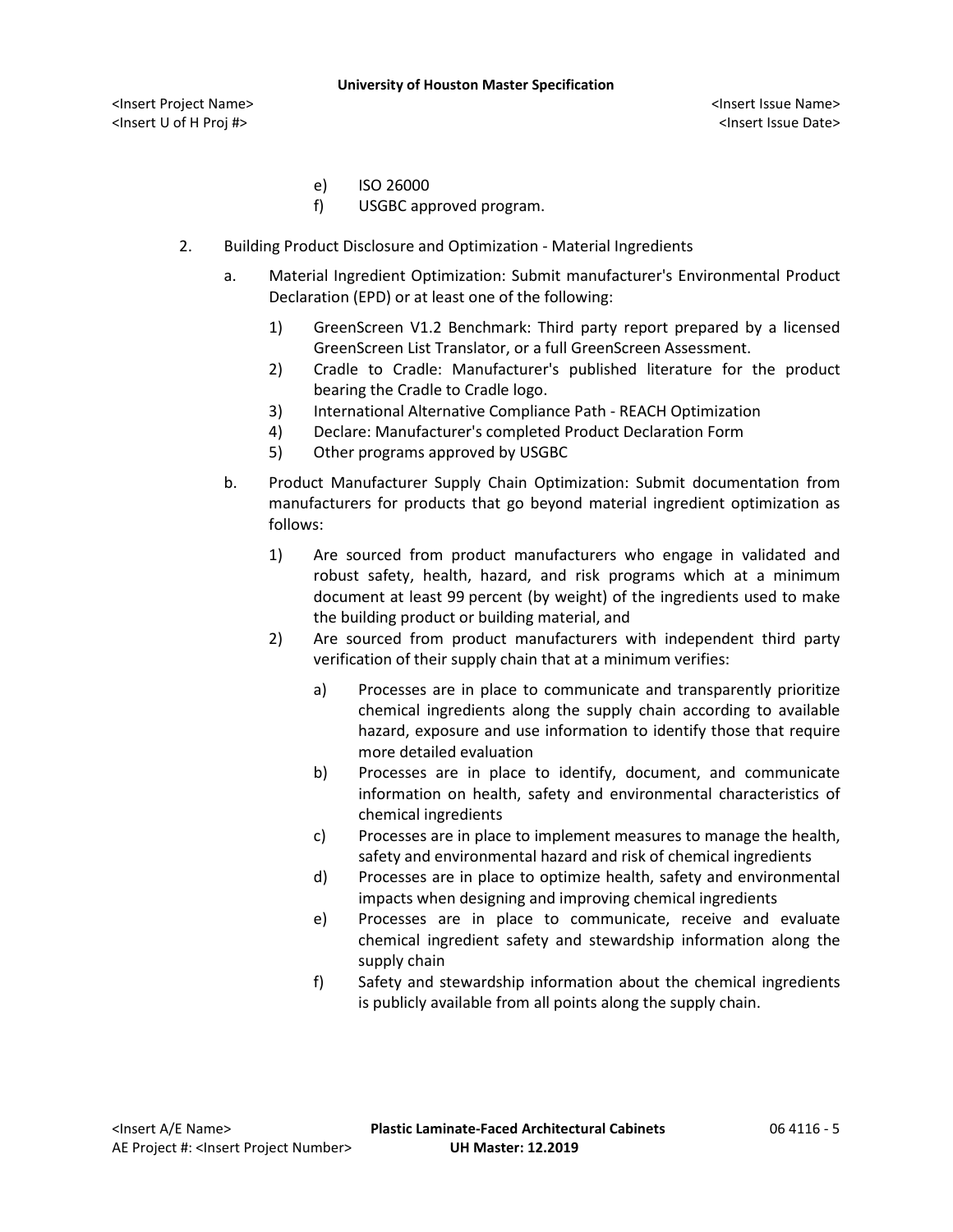## 1.6 QUALITY ASSURANCE

## Retain option in paragraph below if AWI Quality Certification Program is required for Project.

- A. Fabricator Qualifications: Shop that employs skilled workers who custom fabricate products similar to those required for this Project and whose products have a record of successful inservice performance. [Engage a shop that is a certified participant in AWI's Quality Certification Program.]
- B. Testing Agency Qualifications: For testing agency providing classification marking for fireretardant-treated material, an inspection agency acceptable to authorities having jurisdiction that periodically performs inspections to verify that the material bearing the classification marking is representative of the material tested.
- C. Mockups: Build mockups to verify selections made under Sample submittals and to demonstrate aesthetic effects and set quality standards for materials and execution.
	- 1. Build mockups of typical plastic-laminate cabinets as shown on Drawings.

#### 1.7 DELIVERY, STORAGE, AND HANDLING

A. Do not deliver cabinets until painting and similar operations that could damage woodwork have been completed in installation areas. If cabinets must be stored in other than installation areas, store only in areas where environmental conditions comply with requirements specified in "Field Conditions" Article.

## 1.8 PROJECT CONDITIONS

- A. Environmental Limitations: Do not deliver or install cabinets until building is enclosed, wet work is complete, and HVAC system is operating and maintaining temperature between 60 and 90 deg F (16 and 32 deg C) and relative humidity between 43 and 70 percent during the remainder of the construction period.
- B. Field Measurements: Where cabinets are indicated to fit to other construction, verify dimensions of other construction by field measurements before fabrication, and indicate measurements on Shop Drawings. Coordinate fabrication schedule with construction progress to avoid delaying the Work.
	- 1. Locate concealed framing, blocking, and reinforcements that support cabinets by field measurements before being enclosed, and indicate measurements on Shop Drawings.
- C. Established Dimensions: Where cabinets are indicated to fit to other construction, establish dimensions for areas where cabinets are to fit. Provide allowance for trimming at site, and coordinate construction to ensure that actual dimensions correspond to established dimensions.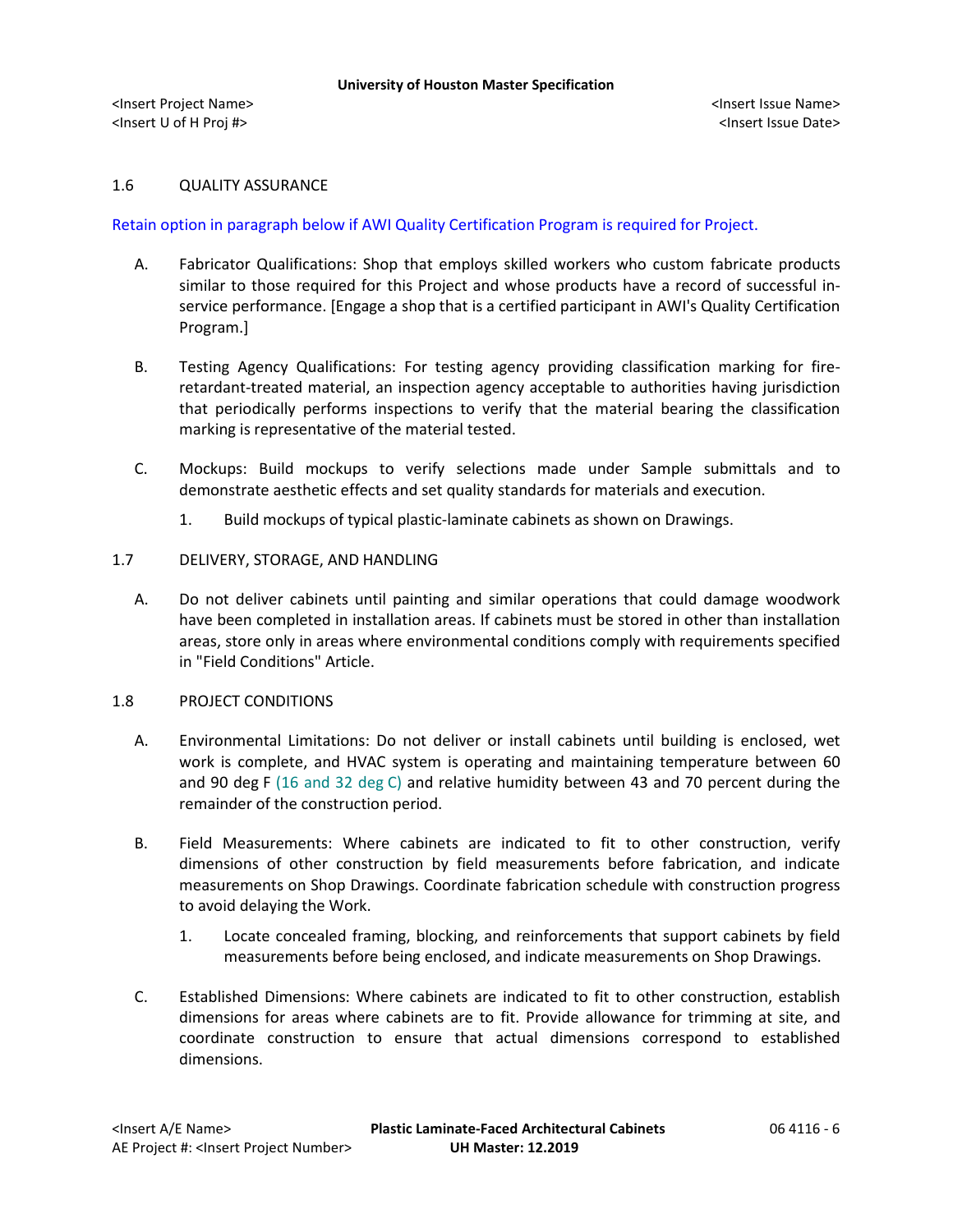#### 1.9 COORDINATION

- A. Coordinate sizes and locations of framing, blocking, furring, reinforcements, and other related units of Work specified in other Sections to ensure that cabinets can be supported and installed as indicated.
- B. Hardware Coordination: Distribute copies of approved hardware schedule specified in Division 08 Section "Door Hardware (Descriptive Specification)" to fabricator of architectural woodwork; coordinate Shop Drawings and fabrication with hardware requirements.

## PART 2 - PRODUCTS

## 2.1 PLASTIC-LAMINATE-FACED ARCHITECTURAL CABINETS

- A. Quality Standard: Unless otherwise indicated, comply with the "Architectural Woodwork Standards" for grades of architectural plastic-laminate cabinets indicated for construction, finishes, installation, and other requirements.
- B. Grade: Premium.
- C. Regional Materials: Plastic-laminate cabinets shall be manufactured within 500 miles (800 km) of Project site.
- D. Type of Drawer Construction: Dovetail joints.
- E. Cabinet, Door, and Drawer Front Interface Style: Flush overlay.
- F. Reveal Dimension: As indicated on drawings.
- G. High-Pressure Decorative Laminate: NEMA LD 3, grades as indicated or if not indicated, as required by woodwork quality standard.
	- 1. [Manufacturers:](http://www.specagent.com/LookUp/?ulid=5711&mf=04&src=wd) Subject to compliance with requirements, provide products by one of the following:
		- a. [Formica Corporation.](http://www.specagent.com/LookUp/?uid=123456827150&mf=04&src=wd)
		- b. [Panolam Industries International, Inc.](http://www.specagent.com/LookUp/?uid=123456827152&mf=04&src=wd)
		- c. [Wilsonart International;](http://www.specagent.com/LookUp/?uid=123456827153&mf=04&src=wd) Div. of Wilsonart Engineered Surfaces.
		- d. Substitutions: See Division 01 Section "Substitution Procedures."
- H. Laminate Cladding for Exposed Surfaces:
	- 1. Horizontal Surfaces: Grade HGS 0.048 inch (1.22 mm) nominal thickness, colors as scheduled, finish as scheduled.
	- 2. Post-formed Horizontal Surfaces: Grade HGP, 0.039 inch (1.0 mm) nominal thickness, colors as scheduled, finish as scheduled.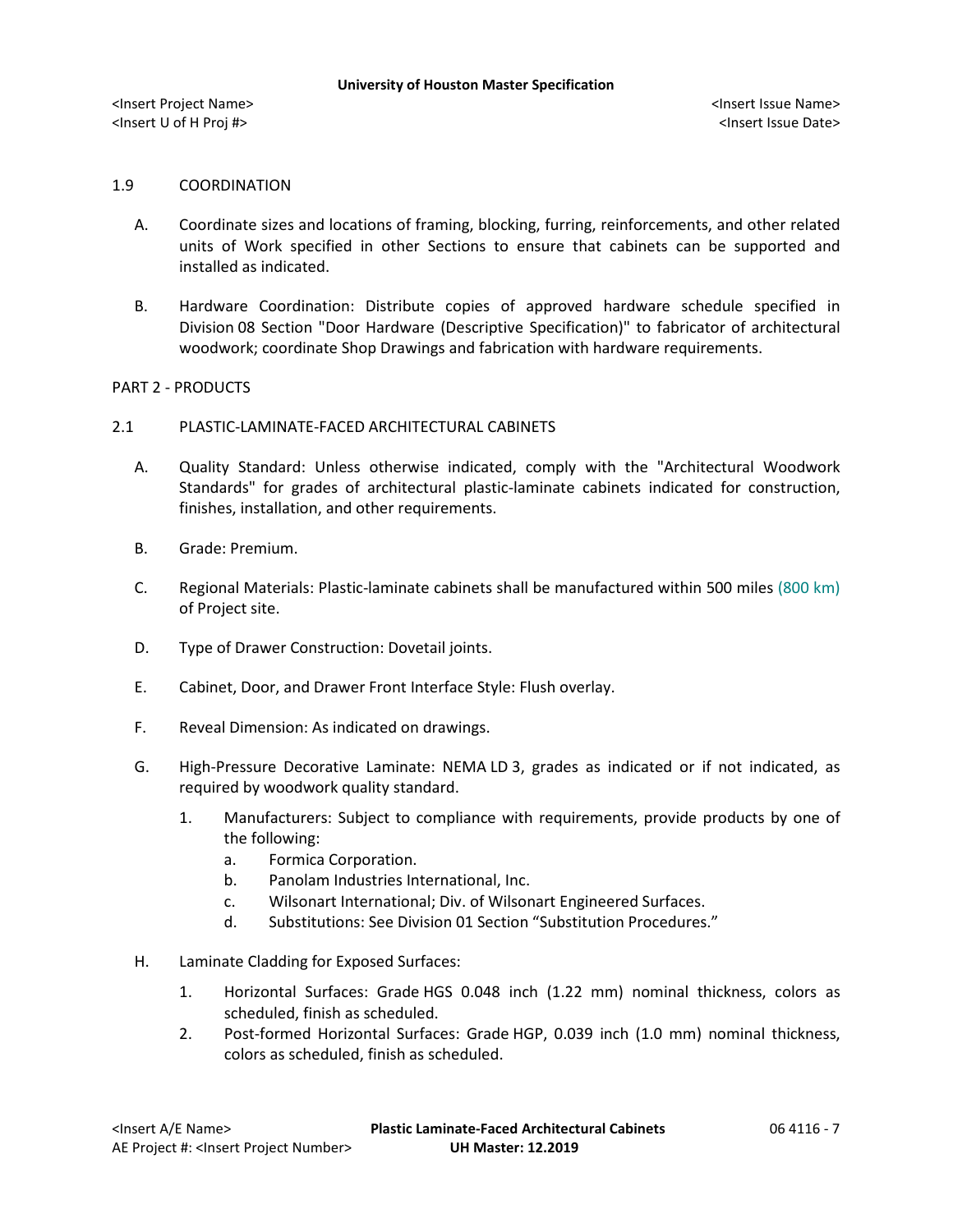- 3. Vertical Surfaces: Grade VGS, 0.028 inch (0.71 mm) nominal thickness, colors as scheduled, finish as scheduled.
- 4. Post-formed Vertical Surfaces: Grade VGP, 0.028 inch (0.71 mm) nominal thickness, colors as scheduled, finish as scheduled.
- 5. Edges: Extruded PVC edge banding, flat shaped, smooth finish, self-locking serrated tongue, of width to match component thickness, matching laminate in color and pattern. Use at all exposed plywood edges and all exposed shelf edges.
- I. Materials for Hardwood Lumber Surfaces:
	- 1. Drawer Sides and Backs: Solid-hardwood lumber, NHLA; Graded in accordance with AWI/AWMAC Architectural Woodwork Quality Standards Illustrated, Grade III/Economy; average moisture content of 4-9 percent; species Red Oak, Grade AA.
	- 2. Exposed Stiles and Rails: Solid-hardwood lumber, NHLA; Graded in accordance with AWI/AWMAC Architectural Woodwork Quality Standards Illustrated, Grade III/Economy; average moisture content of 4-9 percent; species Red Oak, Grade AA.
	- 3. Exposed Surfaces: Species Red Oak.
	- 4. Semi-Exposed Surfaces: Species Poplar.
	- 5. Concealed Surfaces: Species Poplar.
- J. Materials for Softwood Lumber: NIST PS 20; Graded in accordance with AWI/AWMAC Architectural Woodwork Quality Standards Illustrated, Grade III/Economy; average moisture content of 4-9 percent; species Douglas Fir for exposed, semi-exposed, and concealed surfaces.
- K. Colors, Patterns, and Finishes: Provide materials and products that result in colors and textures of exposed laminate surfaces complying with the following requirements:
	- 1. Match Architect's sample.

# 2.2 WOOD MATERIALS

- A. Wood Products: Provide materials that comply with requirements of referenced quality standard for each type of woodwork and quality grade specified unless otherwise indicated.
	- 1. Wood Moisture Content: 8 to 13 percent.
- B. Composite Wood and Agrifiber Products: Provide materials that comply with requirements of referenced quality standard for each type of woodwork and quality grade specified unless otherwise indicated.
	- 1. Medium-Density Fiberboard (MDF): ANSI A208.2, Grade 130 type as specified in AWI/AWMAC Architectural Woodwork Quality Standards Illustrated; composed of wood fibers pressure bonded with moisture resistant adhesive to suit application; sanded faces; thickness as required. Use for painted components, concealed components,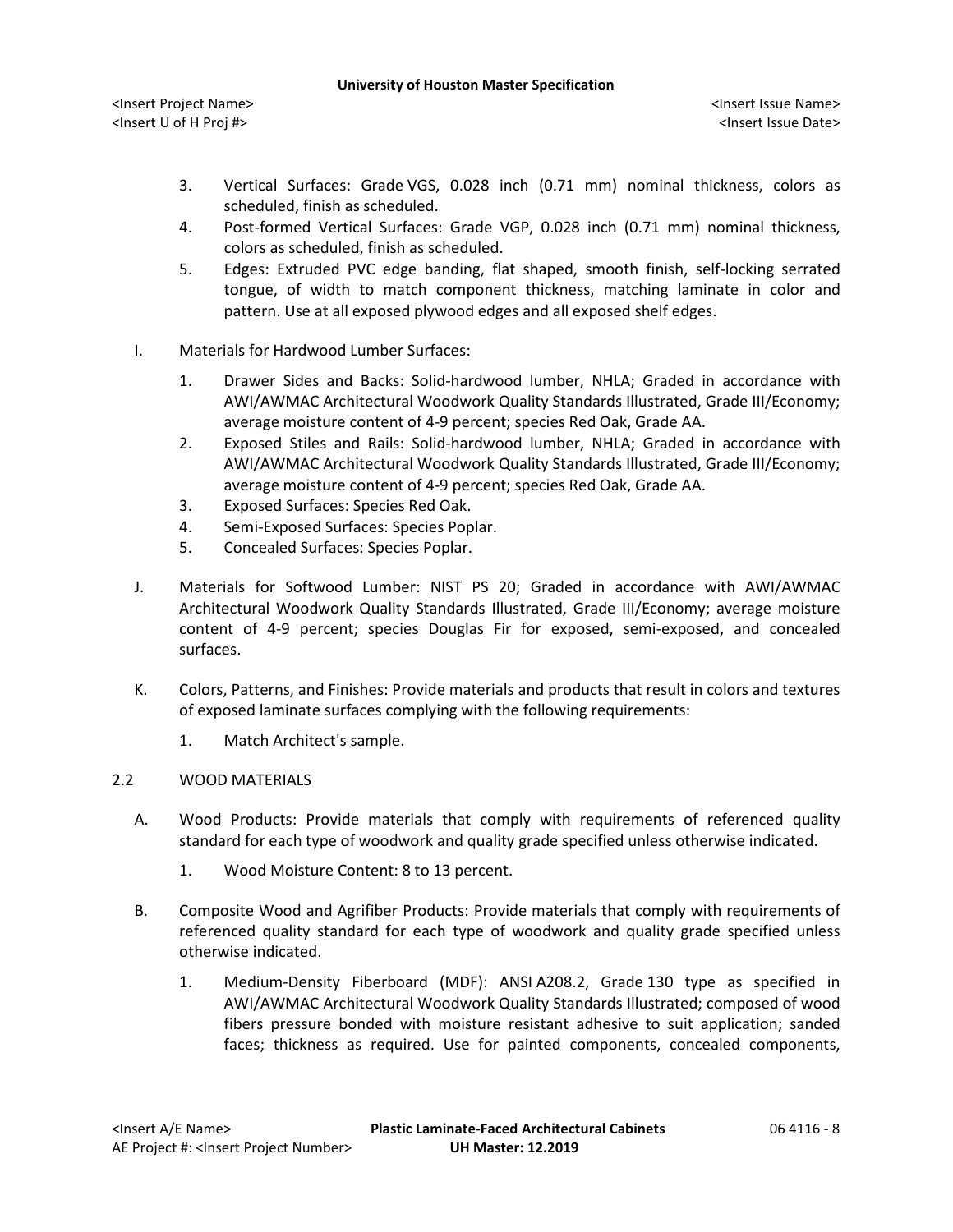<Insert Project Name> <Insert Issue Name> <Insert U of H Proj #> <Insert Issue Date>

backing for plastic laminate (unless otherwise indicated), and components not indicated as another material.

- 2. Exposed Surfaces: PS 1; APA A-A Grade, plain-sliced redwood face veneer, Interior rated adhesives, core of particleboard, medium density fiberboard, or engineered combination, thickness as indicated.
- 3. Hardboard: AHA A135.4; Pressed wood fiber with resin binder, Class 1 Tempered, 1/4 inch (6 mm) thick, smooth one side (S1S); use for dust panels and other components indicated on drawings.

## 2.3 FIRE-RETARDANT-TREATED MATERIALS

- A. Fire-Retardant-Treated Materials, General: Where fire-retardant-treated materials are indicated, use materials complying with requirements in this article that are acceptable to authorities having jurisdiction and with fire-test-response characteristics specified as determined by testing identical products per test method indicated by a qualified testing agency.
	- 1. Use treated materials that comply with requirements of referenced woodworking standard. Do not use materials that are warped, discolored, or otherwise defective.
	- 2. Use fire-retardant-treatment formulations that do not bleed through or otherwise adversely affect finishes. Do not use colorants to distinguish treated materials from untreated materials.
	- 3. Identify fire-retardant-treated materials with appropriate classification marking of qualified testing agency in the form of removable paper label or imprint on surfaces that will be concealed from view after installation.
- B. Fire-Retardant-Treated Lumber and Plywood: Products with a flame-spread index of 25 or less when tested according to ASTM E 84, with no evidence of significant progressive combustion when the test is extended an additional 20 minutes, and with the flame front not extending more than 10.5 feet (3.2 m) beyond the centerline of the burners at any time during the test.
	- 1. Kiln dry lumber and plywood after treatment to a maximum moisture content of 19 and 15 percent, respectively.
	- 2. Mill lumber before treatment and implement special procedures during treatment and drying processes that prevent lumber from warping and developing discolorations from drying sticks or other causes, marring, and other defects affecting appearance of treated woodwork.
- C. Fire-Retardant Particleboard: Panels complying with the following requirements, made from softwood particles and fire-retardant chemicals mixed together at time of panel manufacture to achieve flame-spread index of 25 or less and smoke-developed index of 25 or less per ASTM E 84.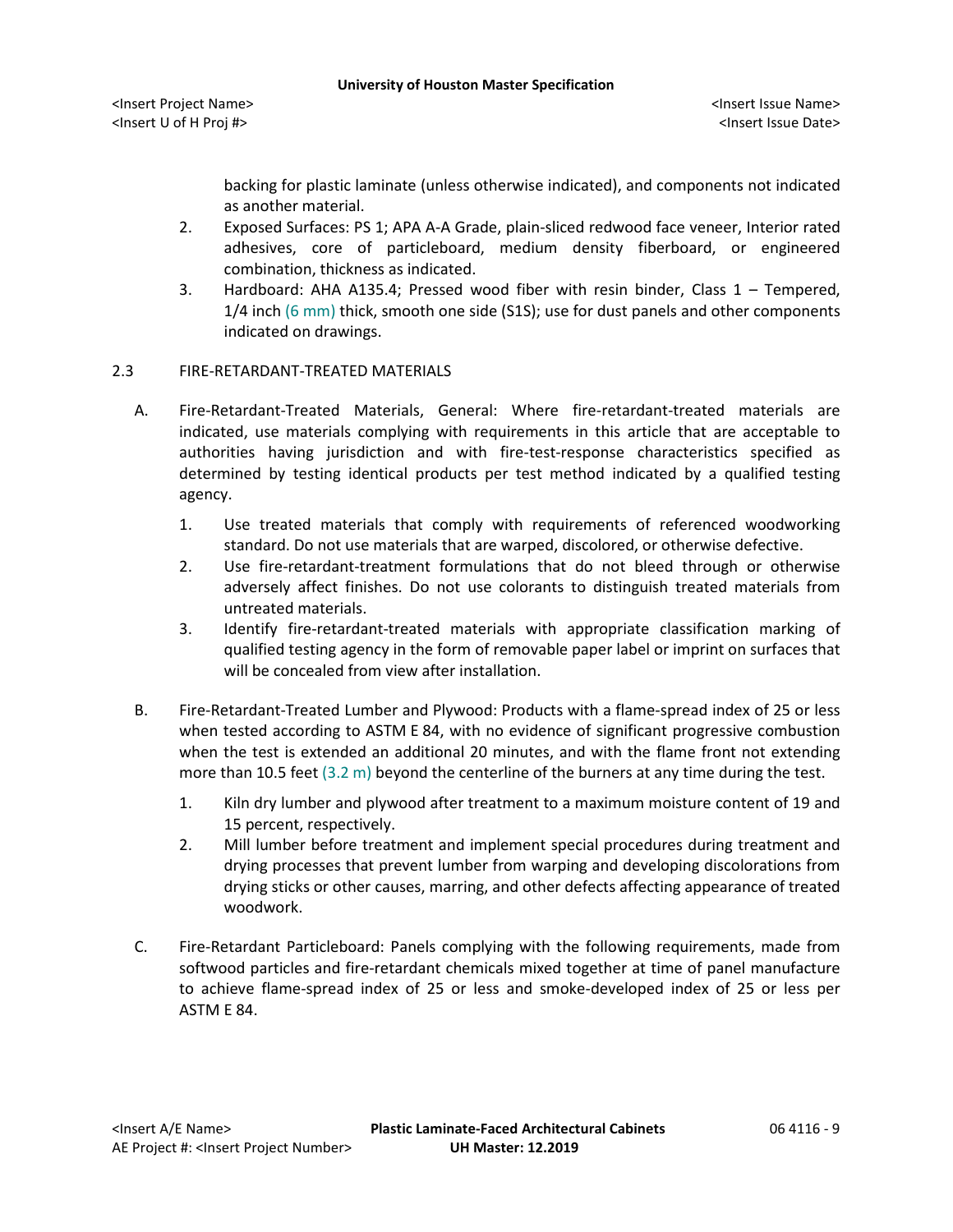<Insert Project Name> <Insert Issue Name> <Insert U of H Proj #> <Insert Issue Date>

- 1. For panels 3/4 inch (19 mm) thick and less, comply with ANSI A208.1 for Grade M-2 except for the following minimum properties: modulus of rupture, 1600 psi (11 MPa); modulus of elasticity, 300,000 psi (2070 MPa); internal bond, 80 psi (550 kPa); and screw-holding capacity on face and edge, 250 and 225 lbf (1100 and 1000 N), respectively.
- 2. For panels 13/16 to 1-1/4 inches (20 to 32 mm) thick, comply with ANSI A208.1 for Grade M-1 except for the following minimum properties: modulus of rupture, 1300 psi (9 MPa); modulus of elasticity, 250,000 psi (1720 MPa); linear expansion, 0.50 percent; and screw-holding capacity on face and edge, 250 and 175 lbf (1100 and 780 N), respectively.
- 3. [Products:](http://www.specagent.com/LookUp/?ulid=5713&mf=04&src=wd) Subject to compliance with requirements, provide one of the following :
	- a. [Flakeboard Company Limited;](http://www.specagent.com/LookUp/?uid=123456827156&mf=04&src=wd) Duraflake FR.
	- b. [SierraPine;](http://www.specagent.com/LookUp/?uid=123456827157&mf=04&src=wd) Encore FR.
	- c. Substitutions: See Division 01 Section "Substitution Procedures."
- D. Fire-Retardant Fiberboard: Medium-density fiberboard panels complying with ANSI A208.2, made from softwood fibers, synthetic resins, and fire-retardant chemicals mixed together at time of panel manufacture to achieve flame-spread index of 25 or less and smoke-developed index of 200 or less per ASTM E 84.
	- 1. [Products:](http://www.specagent.com/LookUp/?ulid=5714&mf=04&src=wd) Subject to compliance with requirements, provide one of the following:
		- a. [Panel Source International, Inc.](http://www.specagent.com/LookUp/?uid=123456827158&mf=04&src=wd); Pyroblock Platinum.
		- b. [SierraPine;](http://www.specagent.com/LookUp/?uid=123456827159&mf=04&src=wd) Medite FR.
		- c. Substitutions: See Division 01 Section "Substitution Procedures."
- 2.4 CABINET HARDWARE AND ACCESSORIES
	- A. General: Provide cabinet hardware and accessory materials associated with architectural cabinets.
	- B. Cabinet Hinges (Standard Application): Blum model 100 series, full overlay, self-closing, No. B91M255, nickel plated steel.
	- C. Drawer and Door Pulls: Stanley No. 4483-1/2. US 32D finish.
	- D. Adjustable Shelf Standards and Supports: Hafele No. 282.11.710 on 32 mm centers.
	- E. Drawer Slides: Side mounted, full extension, zinc-plated steel drawer slides and steel ball bearings, complying with BHMA A156.9, Grade 1, and rated for the following loads:
		- 1. Box Drawer Slides: 100 lbf., Knape & Vogt Series 8400.
		- 2. Lateral File Drawer Slides: 200 lbf., Accuride AC 3640.
		- 3. Pencil Drawer Slides: 45 lbf., Accuride Series.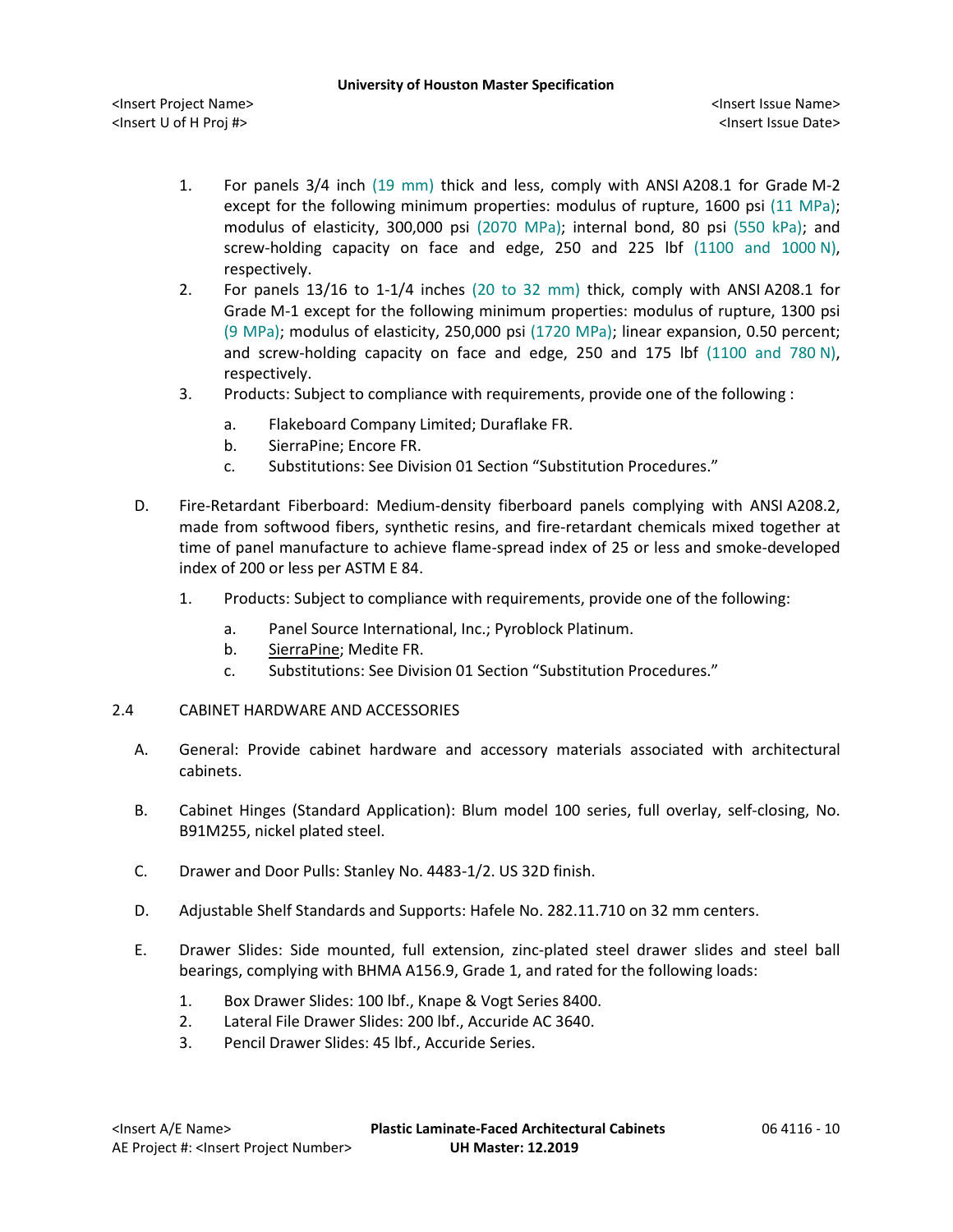- F. Grommets: Hafele No. 429.93.313.
- 2.5 MISCELLANEOUS MATERIALS
	- A. Fasteners: Size and type to suit application.
	- B. Bolts, Nuts, Washers, Lags, pins, and Screws: Of size and type to suit application; galvanized or chrome plated finish in concealed locations and stainless steel, or chrome plated finish in exposed locations.
	- C. Concealed Joint Fasteners: Threaded steel.
	- D. Grommets: Standard plastic grommets for cut-outs, in color to match adjacent surface.
	- E. Adhesives: Type recommended by AWI/AWMAC to suit application.

## 2.6 FABRICATION

- A. Sand fire-retardant-treated wood lightly to remove raised grain on exposed surfaces before fabrication.
- B. Fabricate cabinets to dimensions, profiles, and details indicated.
- C. Complete fabrication, including assembly and hardware application, to maximum extent possible before shipment to Project site. Disassemble components only as necessary for shipment and installation. Where necessary for fitting at site, provide ample allowance for scribing, trimming, and fitting.
	- 1. Trial fit assemblies at fabrication shop that cannot be shipped completely assembled. Install dowels, screws, bolted connectors, and other fastening devices that can be removed after trial fitting. Verify that various parts fit as intended and check measurements of assemblies against field measurements before disassembling for shipment.
- D. Shop-cut openings to maximum extent possible to receive hardware, appliances, electrical work, and similar items. Locate openings accurately and use templates or roughing-in diagrams to produce accurately sized and shaped openings. Sand edges of cutouts to remove splinters and burrs.
- E. Install glass to comply with applicable requirements in Division 08 Section "Glazing" and in GANA's "Glazing Manual." For glass in wood frames, secure glass with removable stops.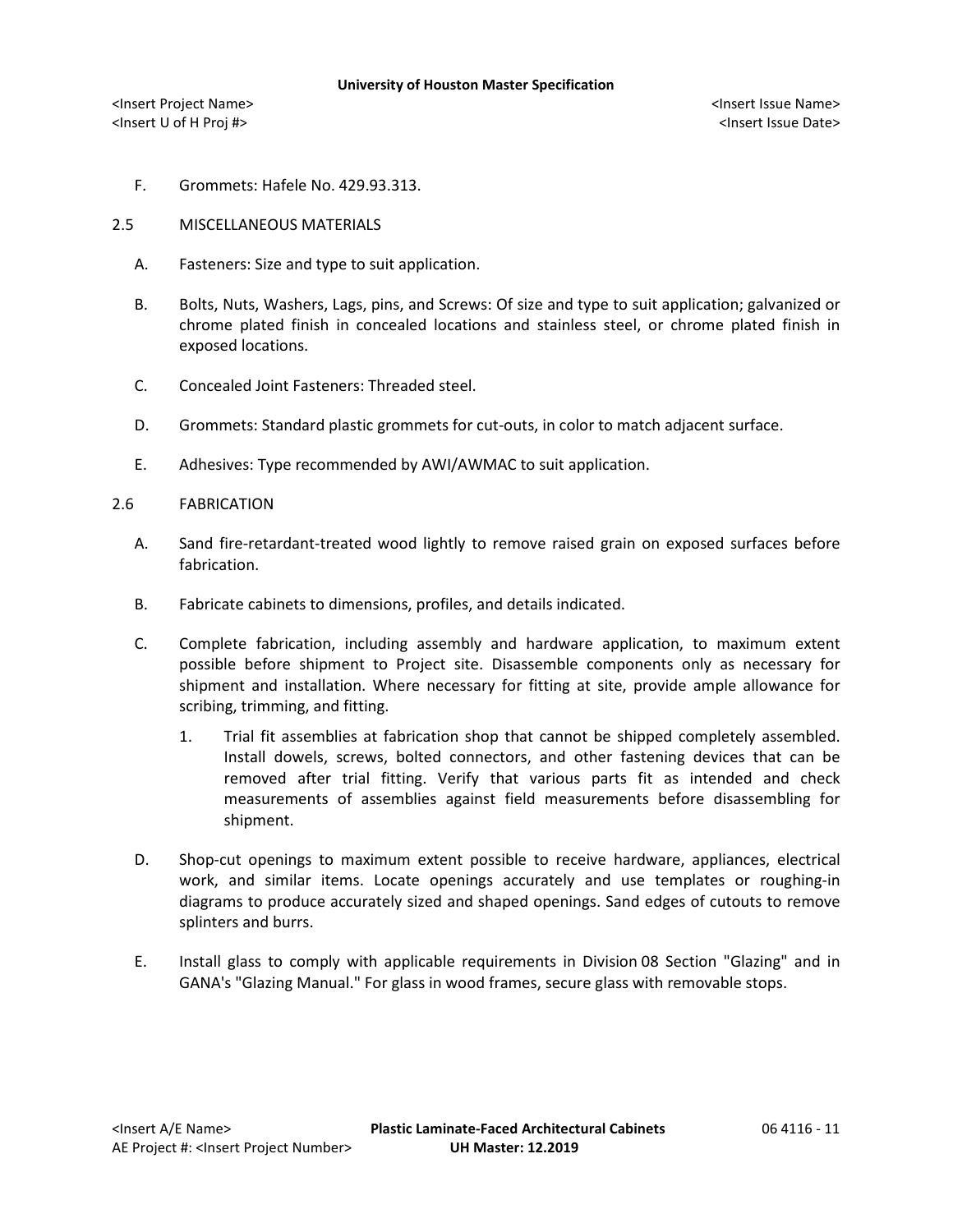## PART 3 - EXECUTION

#### 3.1 PREPARATION

- A. Before installation, condition cabinets to average prevailing humidity conditions in installation areas.
- B. Before installing cabinets, examine shop-fabricated work for completion and complete work as required.

#### 3.2 INSTALLATION

- A. Grade: Install cabinets to comply with same grade as item to be installed.
- B. Assemble cabinets and complete fabrication at Project site to the extent that it was not completed in the shop.
- C. Install cabinets level, plumb, true, and straight. Shim as required with concealed shims. Install level and plumb to a tolerance of 1/8 inch in 96 inches (3 mm in 2400 mm).
- D. Scribe and cut cabinets to fit adjoining work, refinish cut surfaces, and repair damaged finish at cuts.
- E. Anchor cabinets to anchors or blocking built in or directly attached to substrates. Secure with countersunk, concealed fasteners and blind nailing. Use fine finishing nails[ **or finishing screws**] for exposed fastening, countersunk and filled flush with woodwork.
	- 1. Use filler matching finish of items being installed.
- F. Cabinets: Install without distortion so doors and drawers fit openings properly and are accurately aligned. Adjust hardware to center doors and drawers in openings and to provide unencumbered operation. Complete installation of hardware and accessory items as indicated.
	- 1. Install cabinets with no more than 1/8 inch in 96-inch (3 mm in 2400-mm) sag, bow, or other variation from a straight line.

# 3.3 ADJUSTING AND CLEANING

- A. Repair damaged and defective cabinets, where possible, to eliminate functional and visual defects; where not possible to repair, replace woodwork. Adjust joinery for uniform appearance.
- B. Clean, lubricate, and adjust hardware.
- C. Clean cabinets on exposed and semiexposed surfaces.